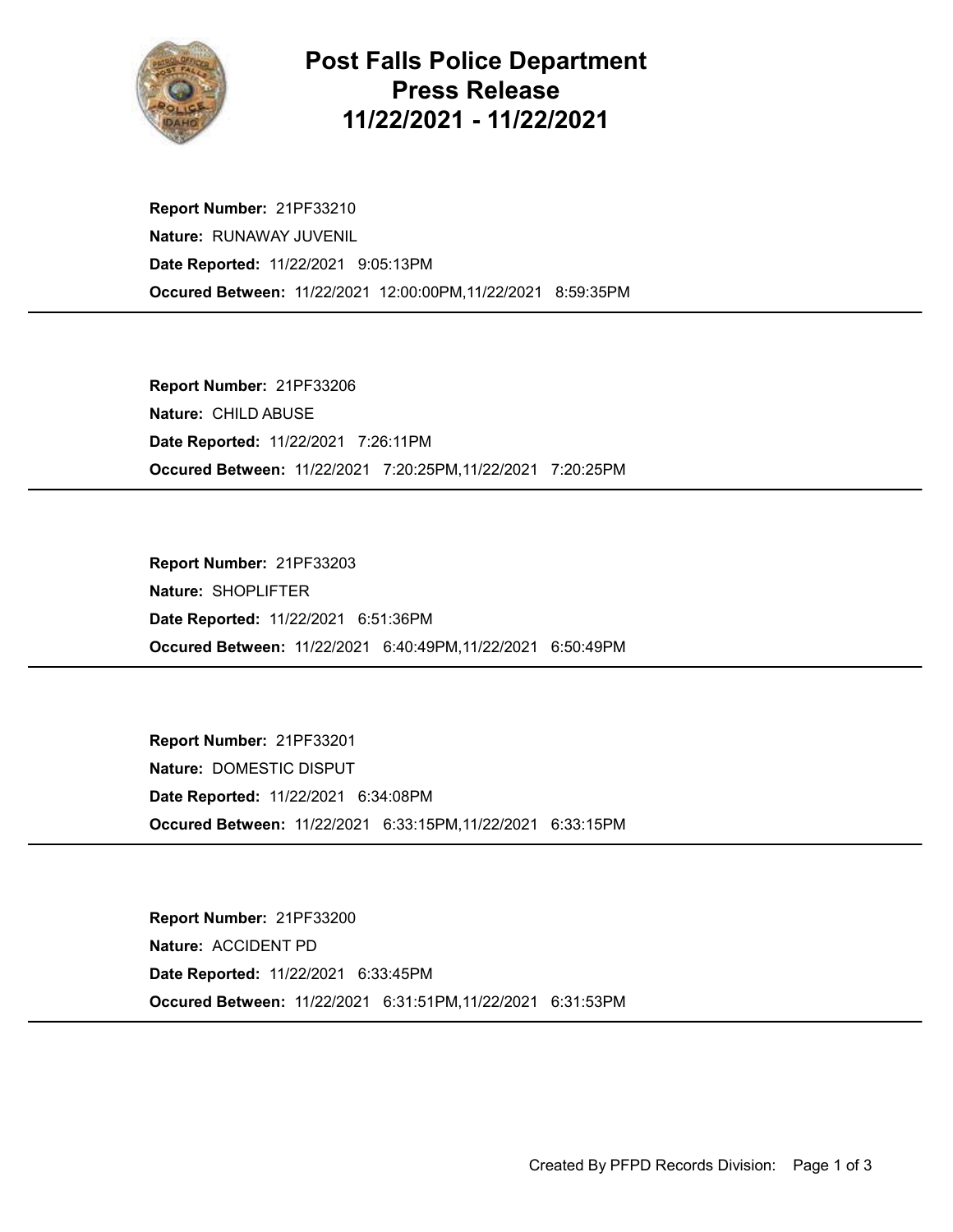Occured Between: 11/22/2021 5:52:42PM,11/22/2021 5:52:43PM Report Number: 21PF33197 Nature: DUI Date Reported: 11/22/2021 5:53:10PM

Occured Between: 11/22/2021 3:06:02PM,11/22/2021 3:06:02PM Report Number: 21PF33182 Nature: MAL INJURY Date Reported: 11/22/2021 3:09:25PM

Occured Between: 11/21/2021 10:30:00PM,11/22/2021 1:00:00PM Report Number: 21PF33172 Nature: ACCIDENT H&R Date Reported: 11/22/2021 2:00:16PM

Occured Between: 11/22/2021 1:44:37PM,11/22/2021 1:44:37PM Report Number: 21PF33168 Nature: ACCIDENT H&R Date Reported: 11/22/2021 1:47:25PM

Occured Between: 11/22/2021 1:06:20PM,11/22/2021 1:06:20PM Report Number: 21PF33164 Nature: CUSTODIAL INTER Date Reported: 11/22/2021 1:19:46PM

Occured Between: 11/19/2021 12:00:00PM,11/22/2021 10:42:10AM Report Number: 21PF33155 Nature: MAL INJURY Date Reported: 11/22/2021 10:45:31AM